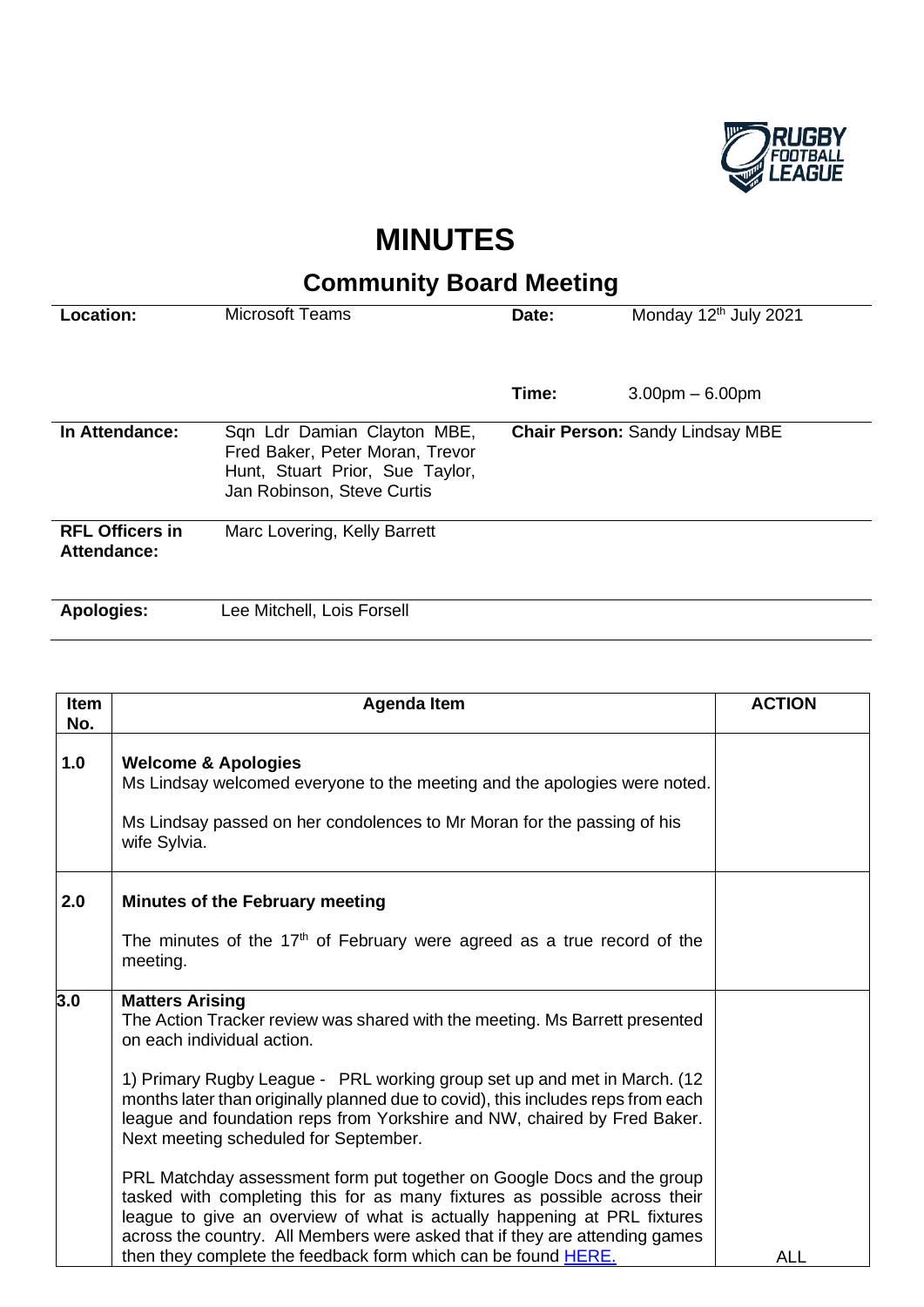|     | Four Child Development webinars delivered to over 50 coaches to support the<br>ethos & rationale of PRL.                                                                                                                                                                                                                                                                                                                                                                                                         |                                |
|-----|------------------------------------------------------------------------------------------------------------------------------------------------------------------------------------------------------------------------------------------------------------------------------------------------------------------------------------------------------------------------------------------------------------------------------------------------------------------------------------------------------------------|--------------------------------|
|     | 2) Rugby League World Cup Legacy - This is an agenda item.                                                                                                                                                                                                                                                                                                                                                                                                                                                       |                                |
|     | 3) Community Board Terms of Reference - Available on SharePoint. Ms<br>Barrett requested that if anyone had any feedback on the Terms of Reference<br>then could they please do so by close of business 16 <sup>th</sup> July. These will then<br>be presented to the RFL Board.                                                                                                                                                                                                                                 | <b>ALL</b>                     |
|     | 4) List of the Community Strategy Framework Documents - Available on<br>SharePoint.                                                                                                                                                                                                                                                                                                                                                                                                                              | <b>ALL</b>                     |
|     | 5) First Draft of the Community Strategy. This is an agenda item.                                                                                                                                                                                                                                                                                                                                                                                                                                                |                                |
|     | It was agreed that, going forward, copies of the agenda, minutes and<br>paperwork would be emailed to the Board and placed on SharePoint. The<br>Board were encouraged to use SharePoint as documents are live and updated<br>regularly.                                                                                                                                                                                                                                                                         | KB                             |
| 4.0 | <b>Community Strategy</b><br>Mr Lovering referenced the standing report that was placed on SharePoint<br>and asked for feedback on the format. Noted that the change in format<br>provided connectivity to the work undertaken by the RFL and the link to the<br>Community Strategy.                                                                                                                                                                                                                             |                                |
|     | There were two points to note:                                                                                                                                                                                                                                                                                                                                                                                                                                                                                   |                                |
|     | Match Officials remains an area of concern. Numbers attending courses<br>1)<br>is good. Transition to then officiating is low. ML will pick up with MO's.<br>2) LeagueNet – Not all Leagues are using this to its full capability, including<br>Competition Management which will inevitably impact on players being<br>able to access resources going forward. The Board agreed that all<br>Leagues should be using this and asked that the RFL Executive work with<br>the Leagues to ensure that this happens. | K Barrett/M<br>Lovering        |
|     | The Board agreed that the report provided invaluable details and reiterated<br>just what the RFL does.                                                                                                                                                                                                                                                                                                                                                                                                           |                                |
|     | Mr Lovering went on to provide an update on the progress of the Community<br>RL Strategy and Vision for 22-30 including how it aligns with the new Sport<br>England Strategy - "Uniting the Movement" and the new RFL Strategy "More<br>than a Sport". Consultation will take place with key stakeholders during the<br>course of the year and the Community Board will be reviewing the draft<br>strategy in more detail at another meeting to be placed in diaries.                                            | M Lovering/K<br><b>Barrett</b> |
|     | The Board agreed that, going forward a Chair's statement should be issued<br>after each Community Board to confirm that a meeting had taken place and<br>provide an update to the Community Game.                                                                                                                                                                                                                                                                                                                | S Lindsay                      |
| 5.0 | <b>Financial Sustainability</b><br>Ms Lindsay provided the Board with an update on the progress made on Our<br>Ms Lindsay thanked everyone for their input to date on<br>League Active.<br>communicating this to the Community Game.                                                                                                                                                                                                                                                                             |                                |